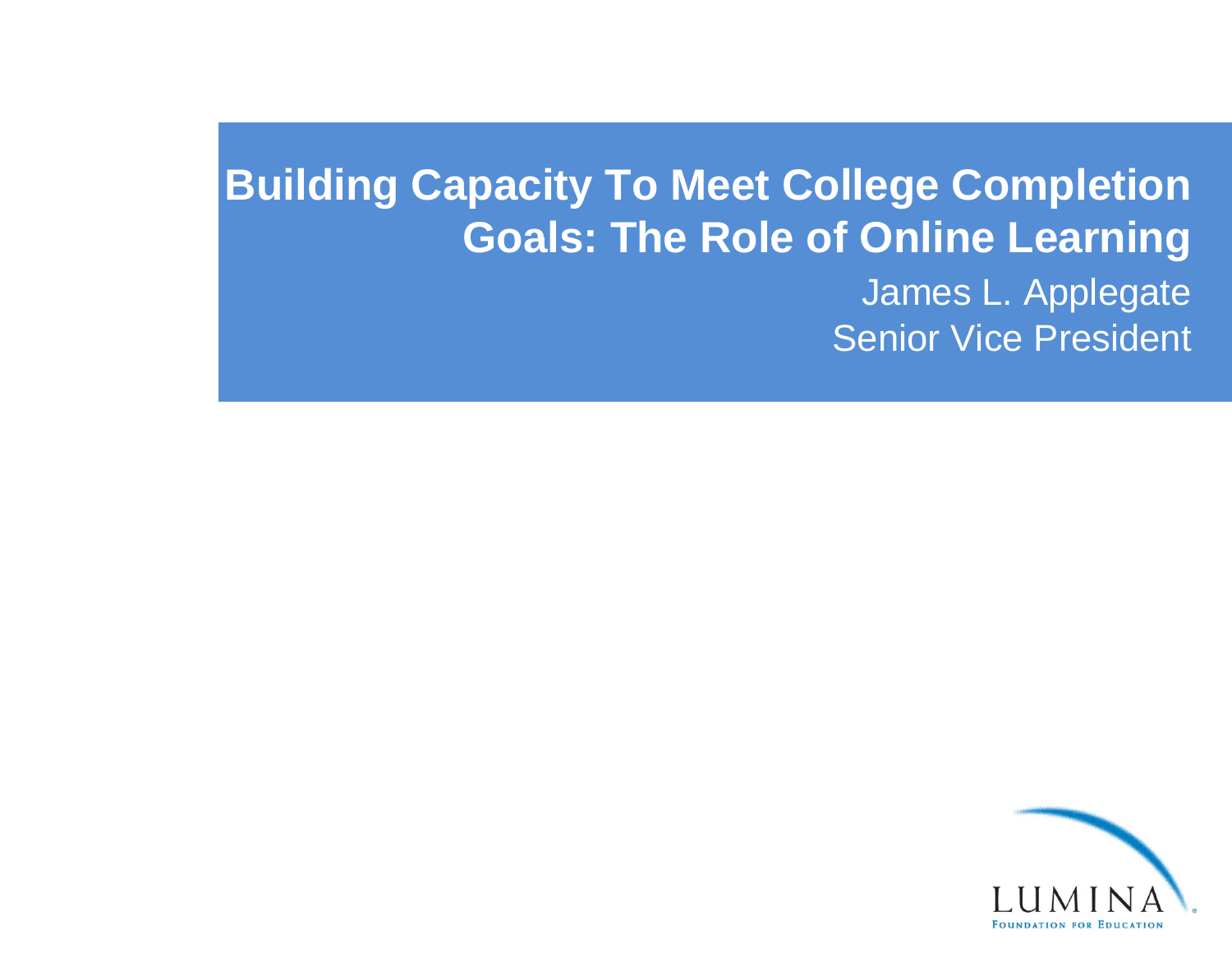## **Lumina Foundation for Education Big Goal**



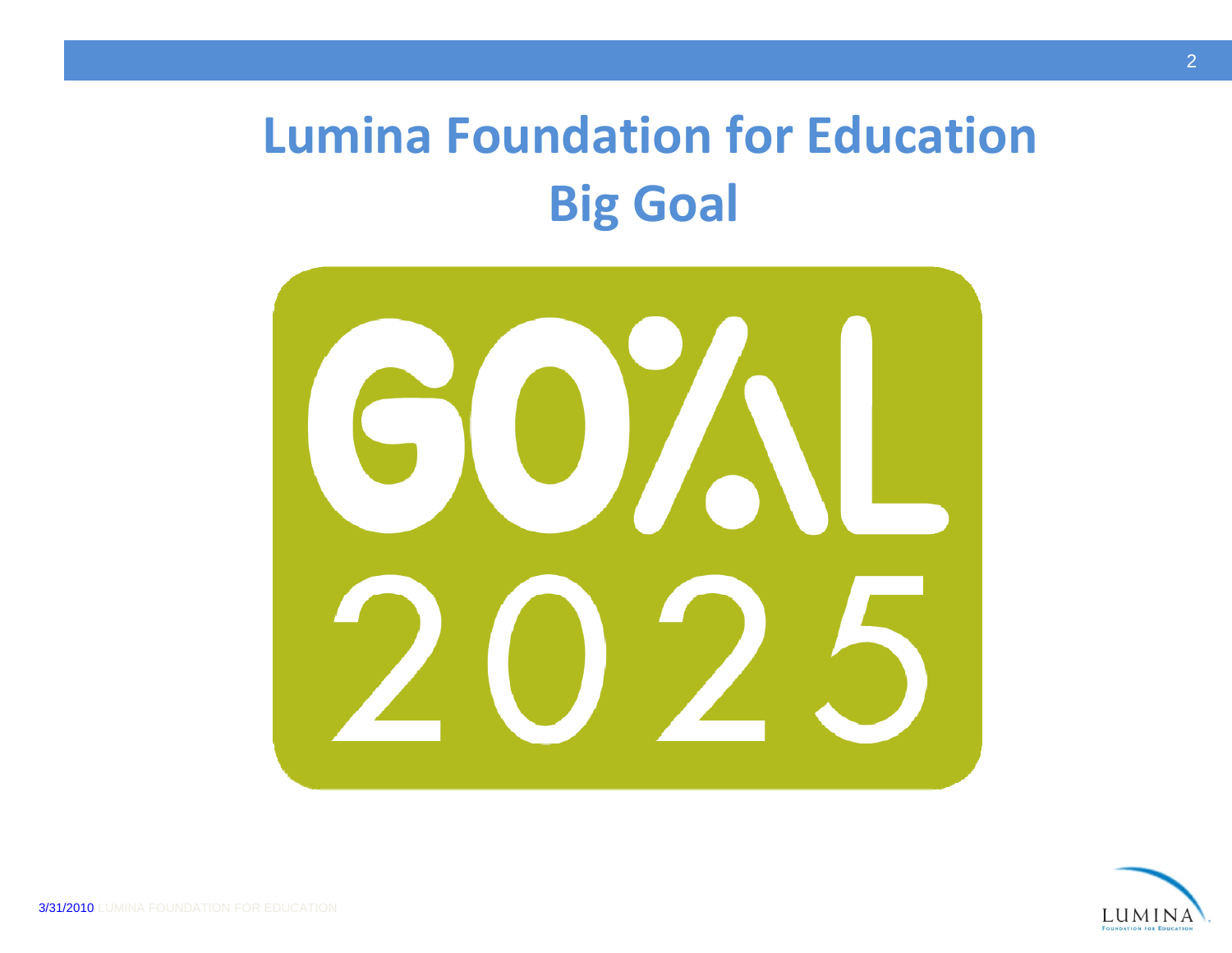# **Lumina Foundation for Education Big Goal**

# **Our Big Goal is to increase the percentage of Americans who hold high‐quality degrees and credentials to 60 percent by 2025.**

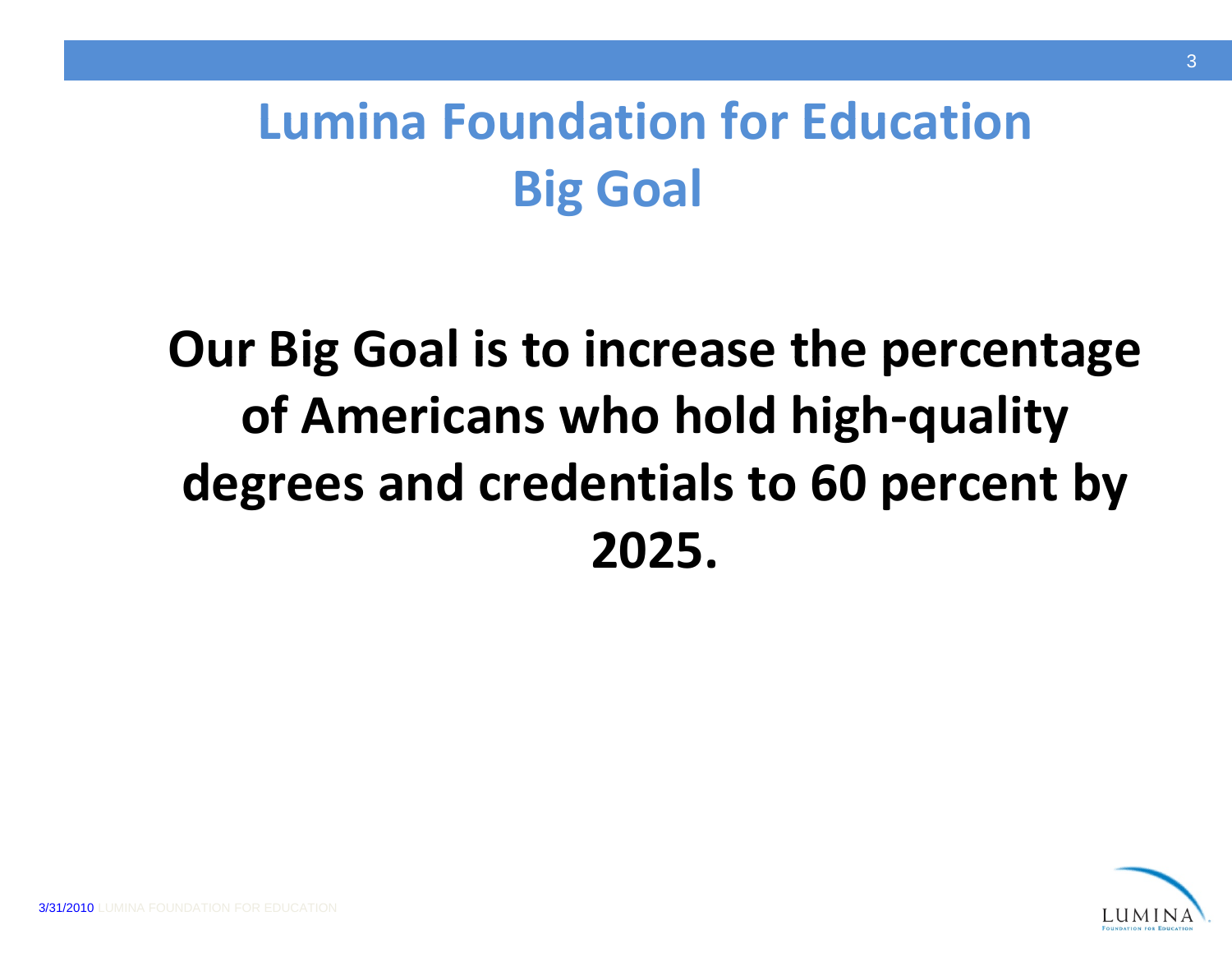## **Why is the Big Goal important?**

- **College <sup>a</sup> prerequisite to <sup>a</sup> middle class life**
- **Key to an strong/equitable democracy**
- **Important to global competitiveness**
- **The U.S. economy is at risk (it's not all about China or India or Finland)**

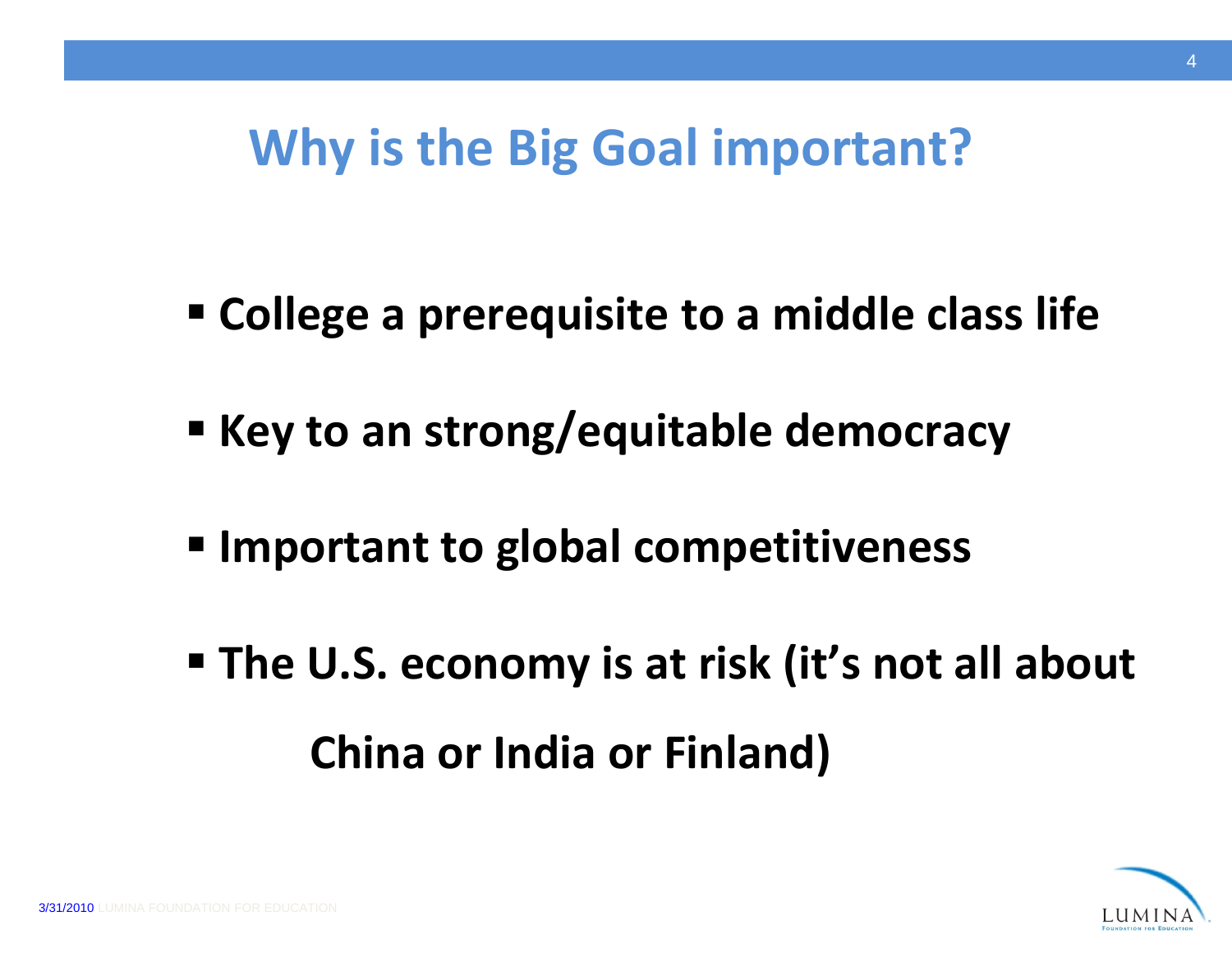## BY 2018, 30 MILLION NEW AND REPLACEMENT JOBS WILL REQUIRE SOME COLLEGE OR ABOVE



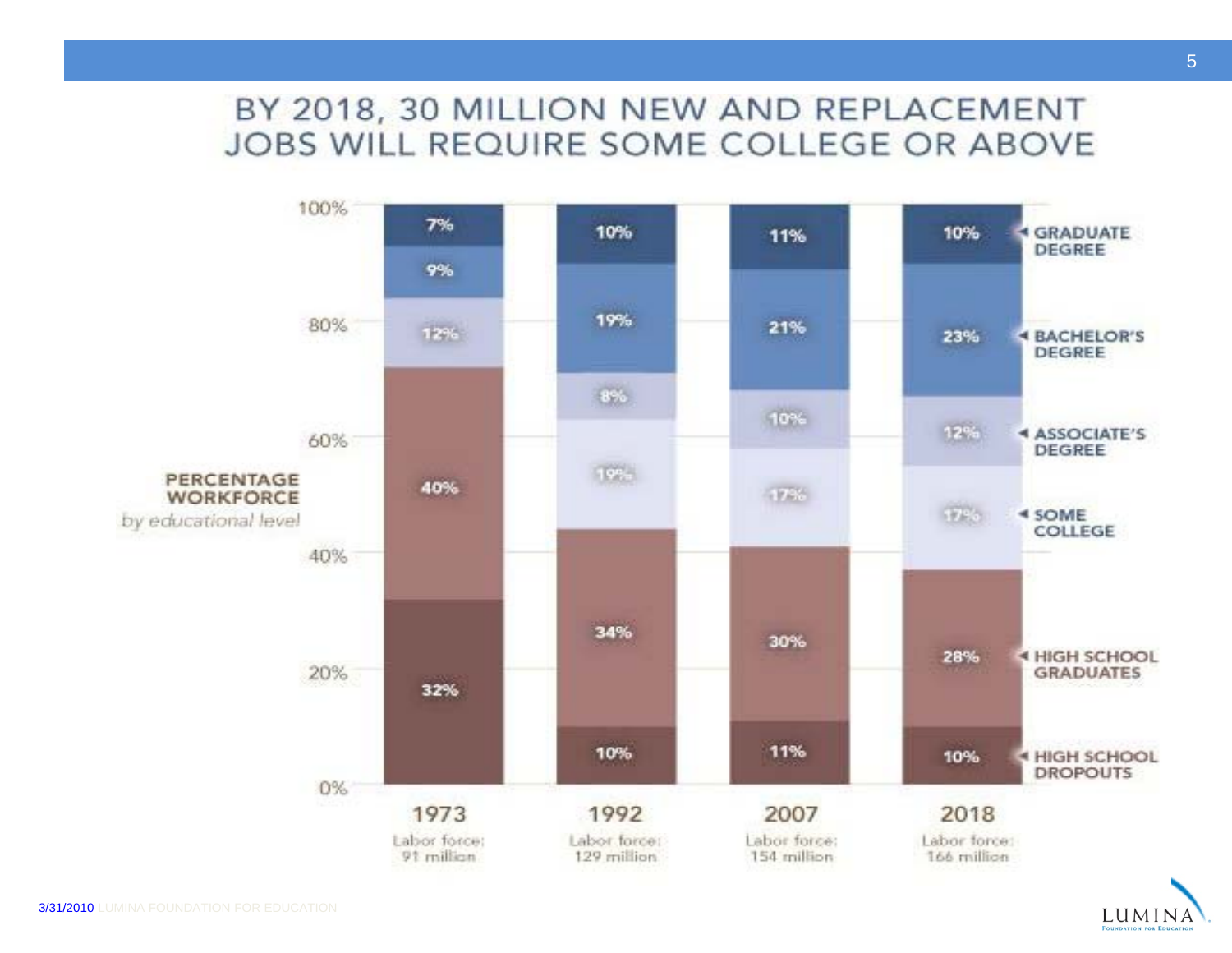## **CURRENT MONTHLY UNEMPLOYMENT** BY EDUCATION LEVEL



LUMINA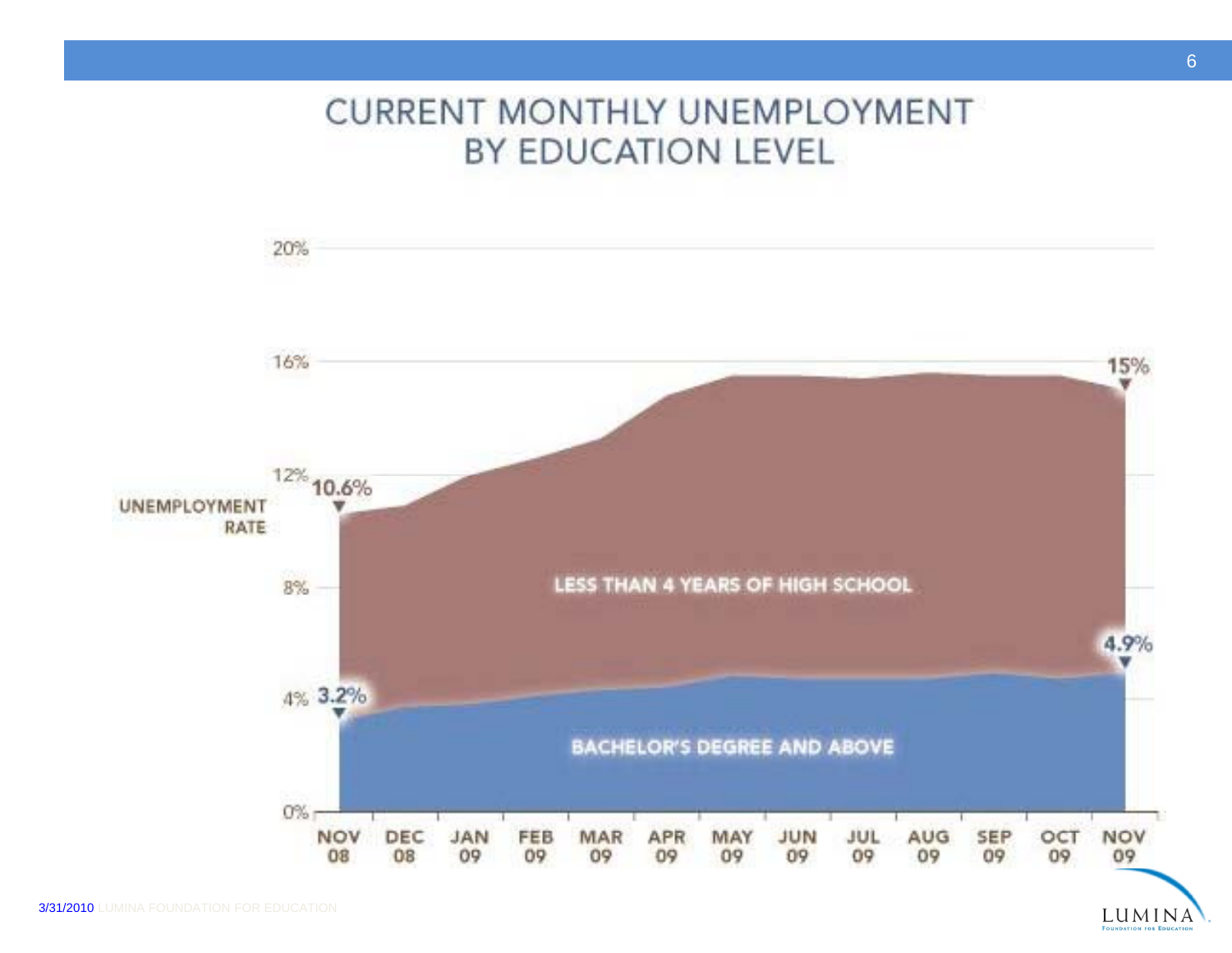## **Why is the Big Goal important?**

- **By 2018, 30 million new and replacement jobs will require some college or above.**
- **By 2018, 73 million jobs will require AA degrees and above.**
- **There will be sufficient job demand to meet Lumina's goal; however, there will be a shortfall in supply of people with AAs+ to meet demand.**

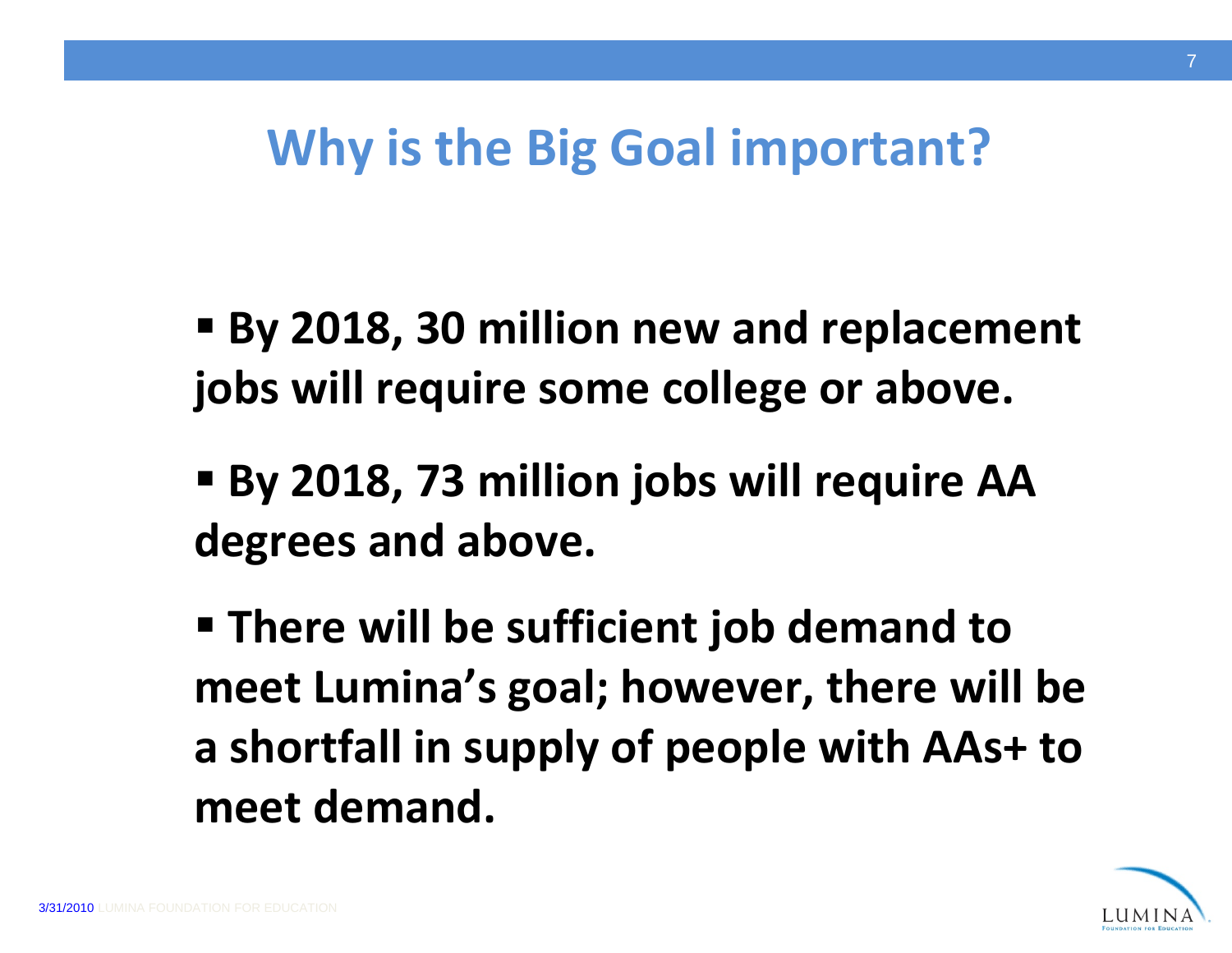# **Lumina's Catalytic Approach**

## **Preparation Success Productivity**

**Effective Practice Public Policy Advocacy Public Will Building**

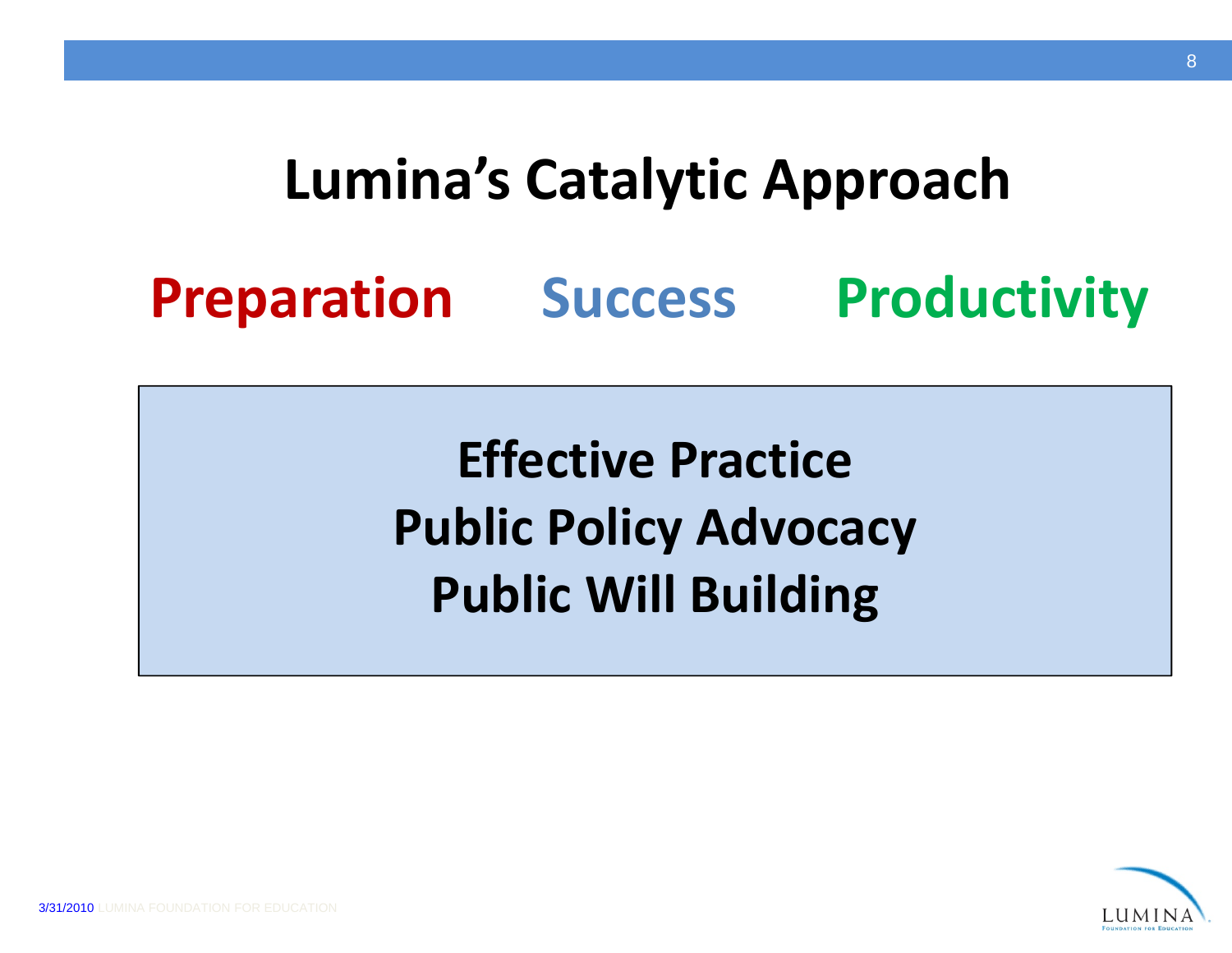## **What Your State Must Do**

# **A Stronger Nation Through Higher Education www.luminafoundation.org**

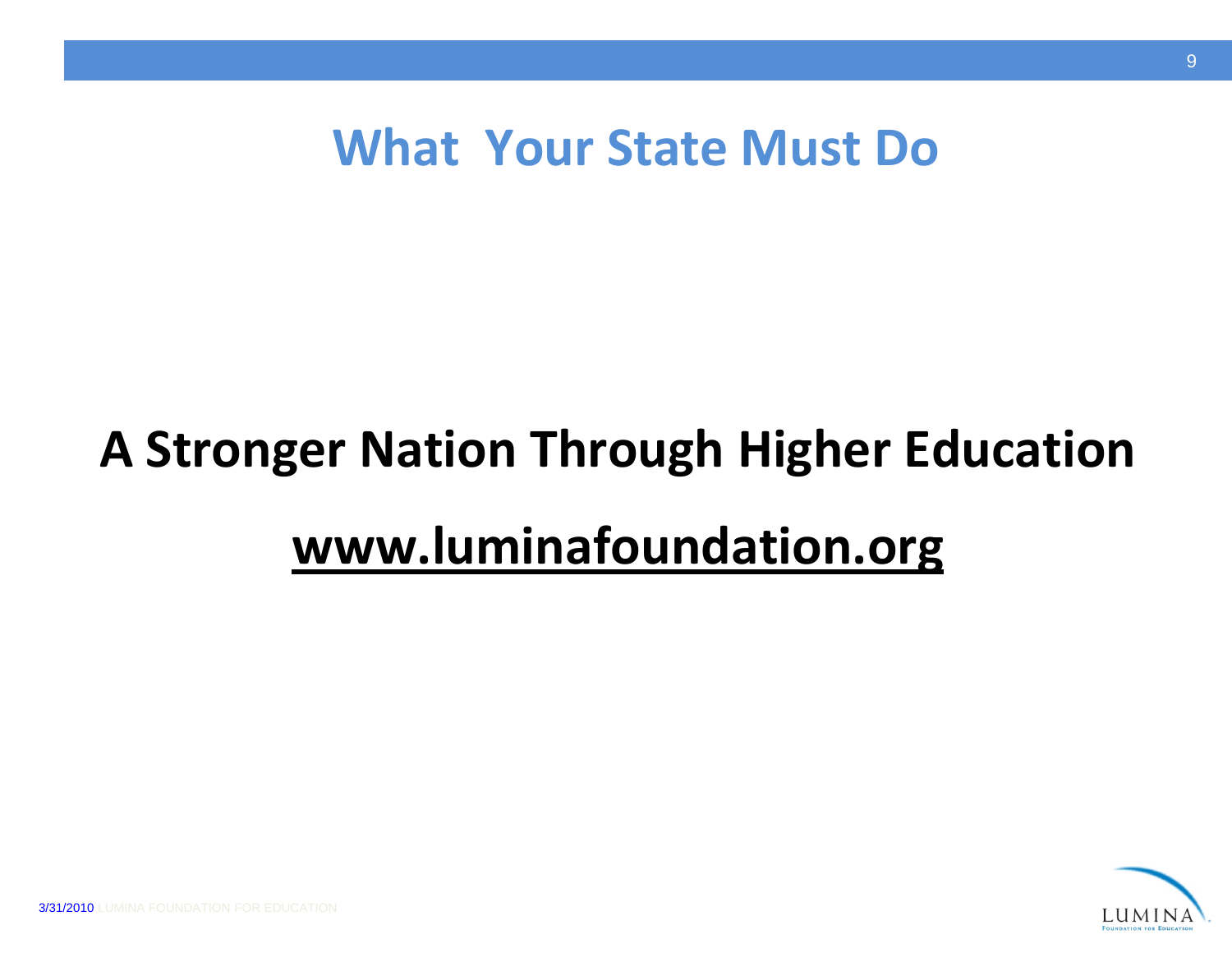## **The Big Goal: Where Arizona Stands**

### **Levels of education for Arizona residents, ages 25-34**

#### **(U.S. Census, 2000)**



LUMINA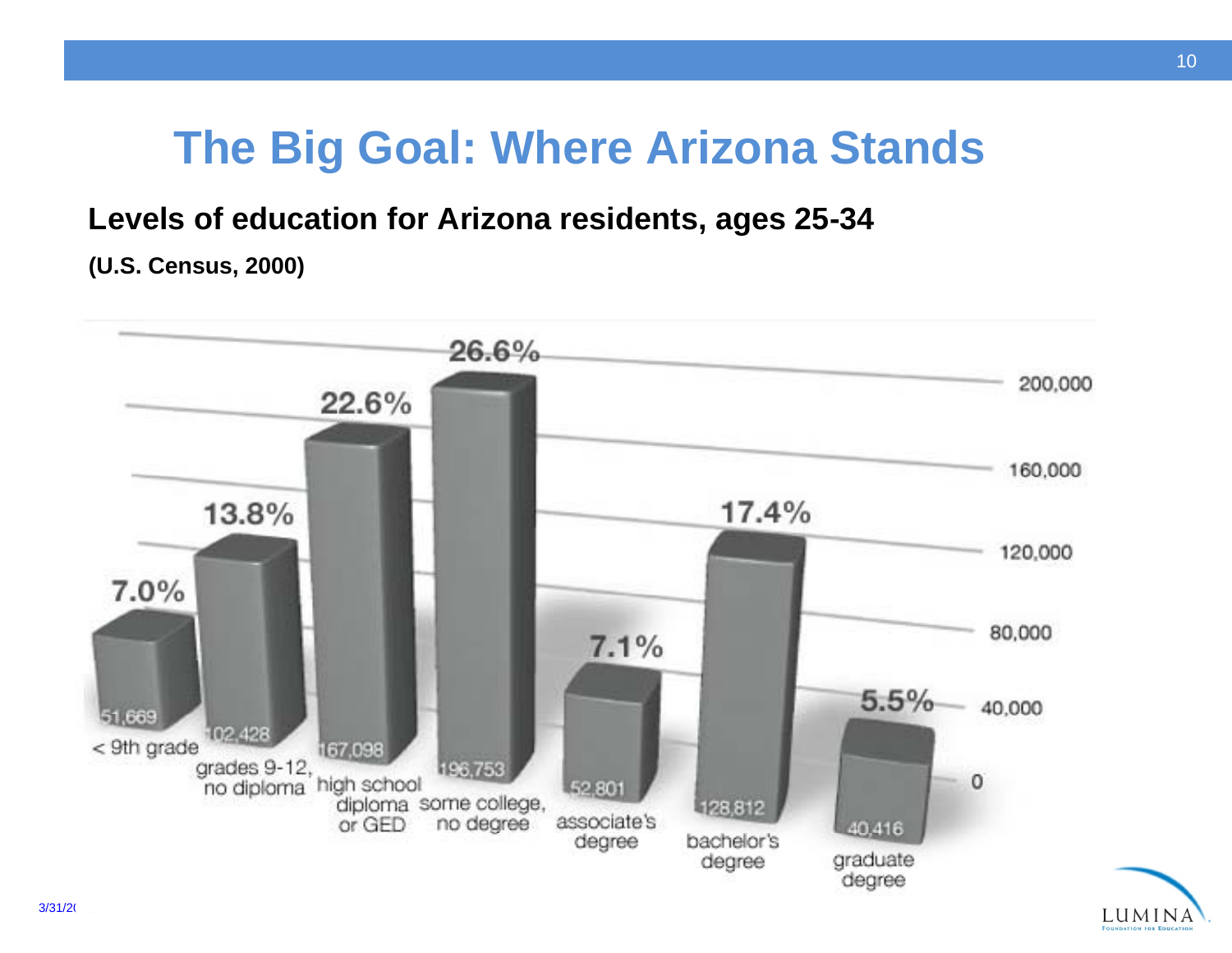## **The Big Goal: Where New York Stands in 2008**



#### Levels of education for New York residents 25-64 years old

| Less than ninth grade                        | 585,119    | 5.6%  |
|----------------------------------------------|------------|-------|
| Ninth to 12th grade, no diploma              | 801,356    | 7.7%  |
| High school graduate (including equivalency) | 2,688,539  | 25.7% |
| Some college, no degree                      | 1,813,303  | 17.3% |
| Associate's degree                           | 954,385    | 9.1%  |
| Bachelor's degree                            | 2,093,876  | 20.0% |
| Graduate or professional degree              | 1,530,980  | 14.6% |
| TOTAL.                                       | 10,467,558 | 100%  |

Source: U.S. Census Bureau, 2008 American Community Survey

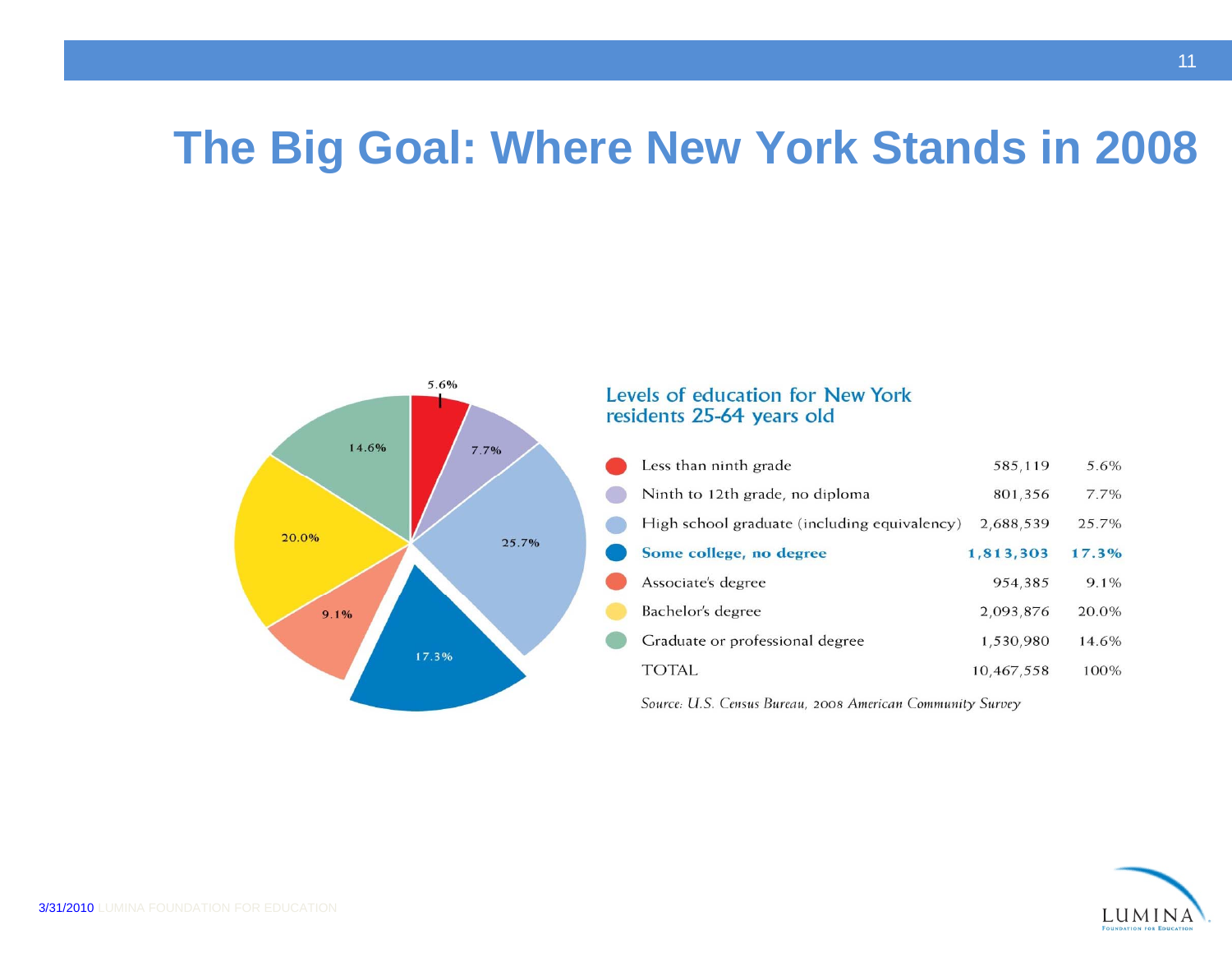## **Setting College Completion Goals for Your Your State**

- •**Th Bi G l i Fl id The Big Goal in Florid a**
	- $\bullet$ http://enlacefl.usf.edu/research/Research%20Briefs/2010/Big%20Goal%20V4.pdf

## •**Double the Numbers in Kentuck y**

 $\bullet$  http://cpe.ky.gov/NR/rdonlyres/76889317-86C5-4AFF-9046- AD95E4137602/0/DoubletheNumbersPlanFINALNov15.pdf

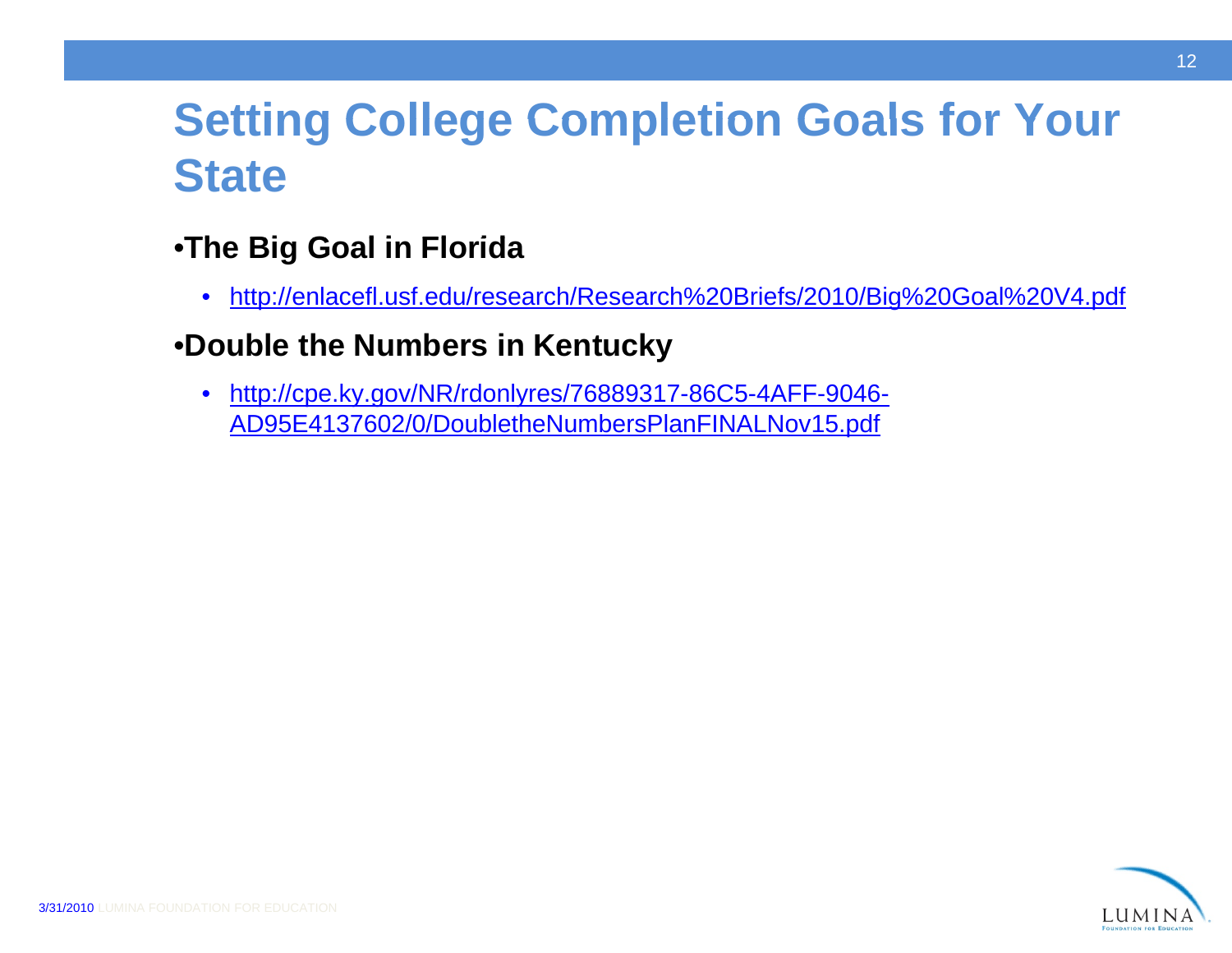# **Productivity:**

## Higher education productivity is increased to expand capacity and serve more students.

| . 3<br>Critical Outcome                                                                                         | Intermediate Outcome                                                                                   | Intermediate Outcome                                                      |
|-----------------------------------------------------------------------------------------------------------------|--------------------------------------------------------------------------------------------------------|---------------------------------------------------------------------------|
| Productivity<br>Higher education<br>productivity is increased<br>to expand capacity and<br>serve more students. | State higher education<br>systems and institutions<br>increase productivity to<br>meet growing demand. | Alternate delivery<br>systems are developed<br>to meet growing<br>demand. |



13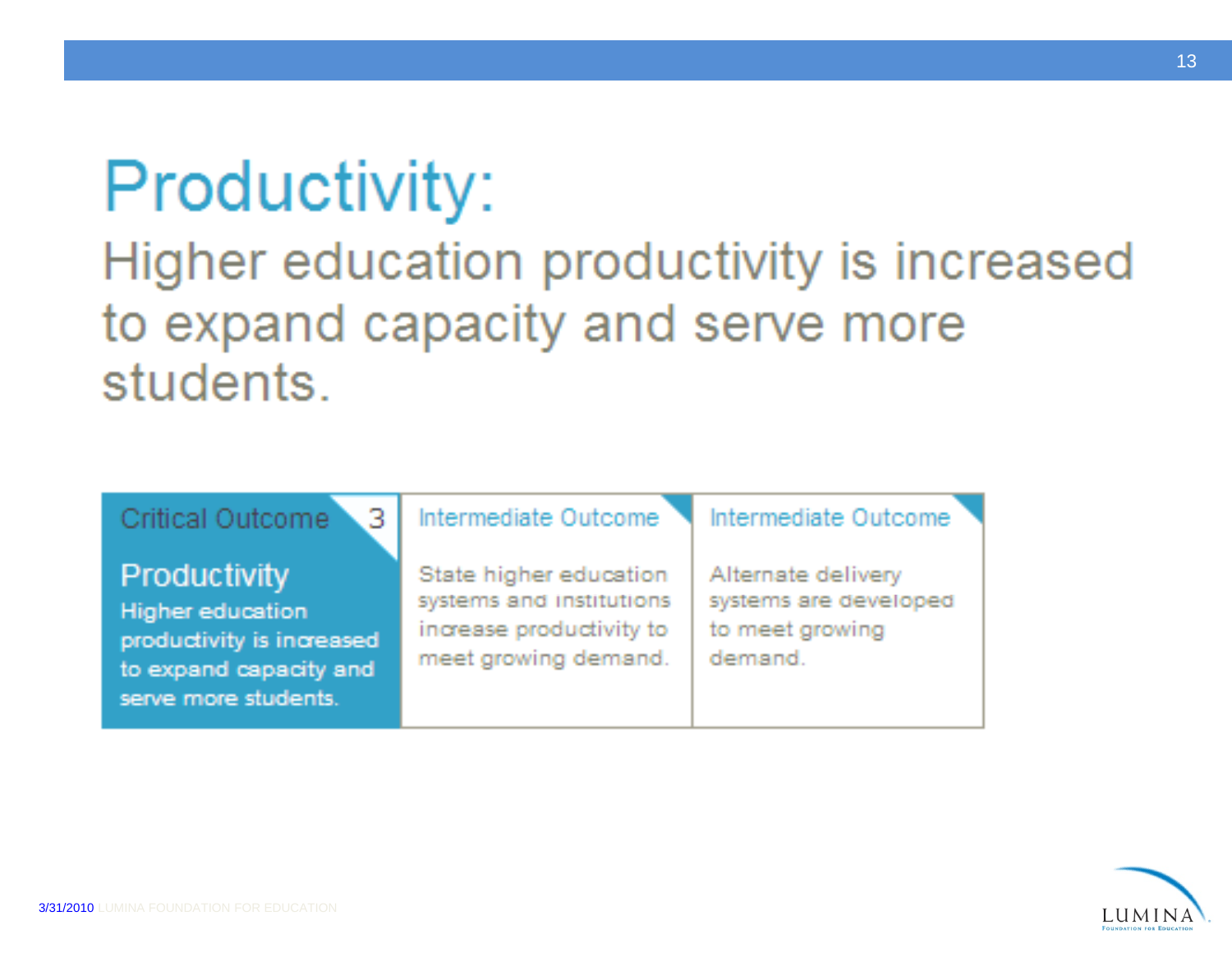## *Outcome 1:* **Improve productivity of existing systems STRATEGIES**

- 1. Create, pilot & implement **funding approaches** that reward increased degree production, especially for lowincome, minority & adult students.
- 2. Promote the **use of technology** to increase capacity & student success while containing costs.
- 3. **Analyze spending, contain costs & reinvest resources**  in programs that contribute to more students receiving quality degrees.
- 4. Create **transparent learning expectations** aligned with workforce needs & ensure that students meet those expectations.